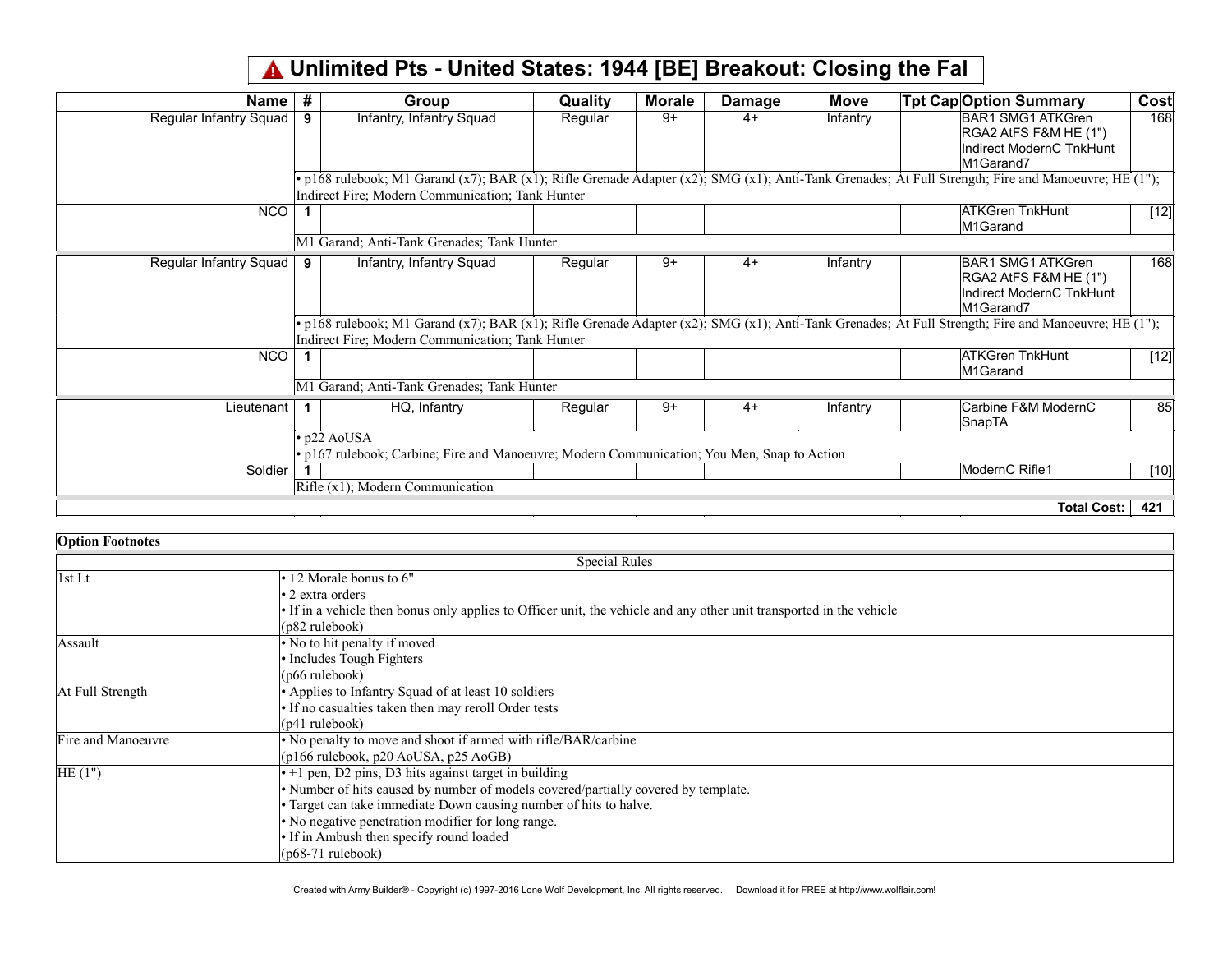| <b>Indirect Fire</b>    | • Measure from centre of weapon                                                                                               |  |  |  |
|-------------------------|-------------------------------------------------------------------------------------------------------------------------------|--|--|--|
|                         | • 6 required to hit, if fire at same target next turn and neither have moved then reduces by 1 each turn.                     |  |  |  |
|                         | • Once hit then subsequent shots hit on a $2+$ if neither weapon or target move                                               |  |  |  |
|                         | . Crew must have LoS unless using Spotter, can fire over friendly units. Cannot fire Indirect in Ambush.                      |  |  |  |
|                         | $\bullet$ Against vehicles: Always hits top armour, if open topped then $+1$ damage and $+1$ Damage roll                      |  |  |  |
|                         | $(p71-72 \text{ rulebook})$                                                                                                   |  |  |  |
| Modern Communication    | • No modifier for Reserve                                                                                                     |  |  |  |
|                         | $(p20 \text{ AoUSA})$                                                                                                         |  |  |  |
| <b>Tank Hunter</b>      | • No Order Test to assault vehicles (p112 rulebook)                                                                           |  |  |  |
|                         | If win an assault against an armoured vehicle then hits count as normal Damage Result for penetration rather than superficial |  |  |  |
|                         | (p91 rulebook)                                                                                                                |  |  |  |
| <b>Tough Fighters</b>   | • If model causes casualty in Close Combat then may make another attack                                                       |  |  |  |
|                         | (p91 rulebook)                                                                                                                |  |  |  |
| You Men, Snap to Action | • If Officer receives a successful Order then can draw further die                                                            |  |  |  |
|                         | • Allocate order dice to units within 6"/12" of the Officer                                                                   |  |  |  |
|                         | Each unit takes Order test as normal                                                                                          |  |  |  |
|                         | Does not work if the officer is in a vehicle.                                                                                 |  |  |  |
|                         | (p83 rulebook)                                                                                                                |  |  |  |
|                         | Weapons                                                                                                                       |  |  |  |
| Anti-Tank Grenades      | · Gives Tank Hunter (p91 rulebook)                                                                                            |  |  |  |
| <b>BAR</b>              | R: $30$ ", S: 2, Pen: $n/a$                                                                                                   |  |  |  |
|                         |                                                                                                                               |  |  |  |
|                         | • p62 rulebook                                                                                                                |  |  |  |
| Carbine                 | $R: 24$ ", S: 1, Pen: n/a                                                                                                     |  |  |  |
| M1 Garand               | $R: 24$ ", S: 1, Pen: n/a                                                                                                     |  |  |  |
|                         |                                                                                                                               |  |  |  |
|                         | · p62/168 rulebook                                                                                                            |  |  |  |
| Rifle                   | $R: 24$ ", S: 1, Pen: n/a                                                                                                     |  |  |  |
|                         |                                                                                                                               |  |  |  |
|                         | · p62 rulebook                                                                                                                |  |  |  |
| Rifle Grenade Adapter   | R: 6-18", S: 1, Pen: HE, HE (1") Indirect                                                                                     |  |  |  |
|                         |                                                                                                                               |  |  |  |
|                         | · May fire smoke                                                                                                              |  |  |  |
|                         | (p16 C:BoB)                                                                                                                   |  |  |  |
| <b>SMG</b>              | $R: 12$ ", S: 2, Pen: n/a, Assault                                                                                            |  |  |  |
|                         |                                                                                                                               |  |  |  |
|                         | · p62 rulebook                                                                                                                |  |  |  |

## List Design Information

Fire and Manouevre (p145 rulebook, p20 AoUSA) Air Power/Superiority (p146 rulebook, p20 AoUSA) Gyro-Stabilisers (p20 AoUSA) Modern Communications (p20 AoUSA)

## Validation Report

-

1. Force Selection: Historical Formations; 2. Options: Use Defences (2 per); 3. Armies of USA: Armies of USA (Army Book); 4a. Europe (Late): 1944 [BE] Breakout: Closing the Falaise Gap As you have got 1 x 2nd Lt or 1st Lt then you must take 2 Units marked as Compulsory Choices (There are currently 0 marked as compulsory)